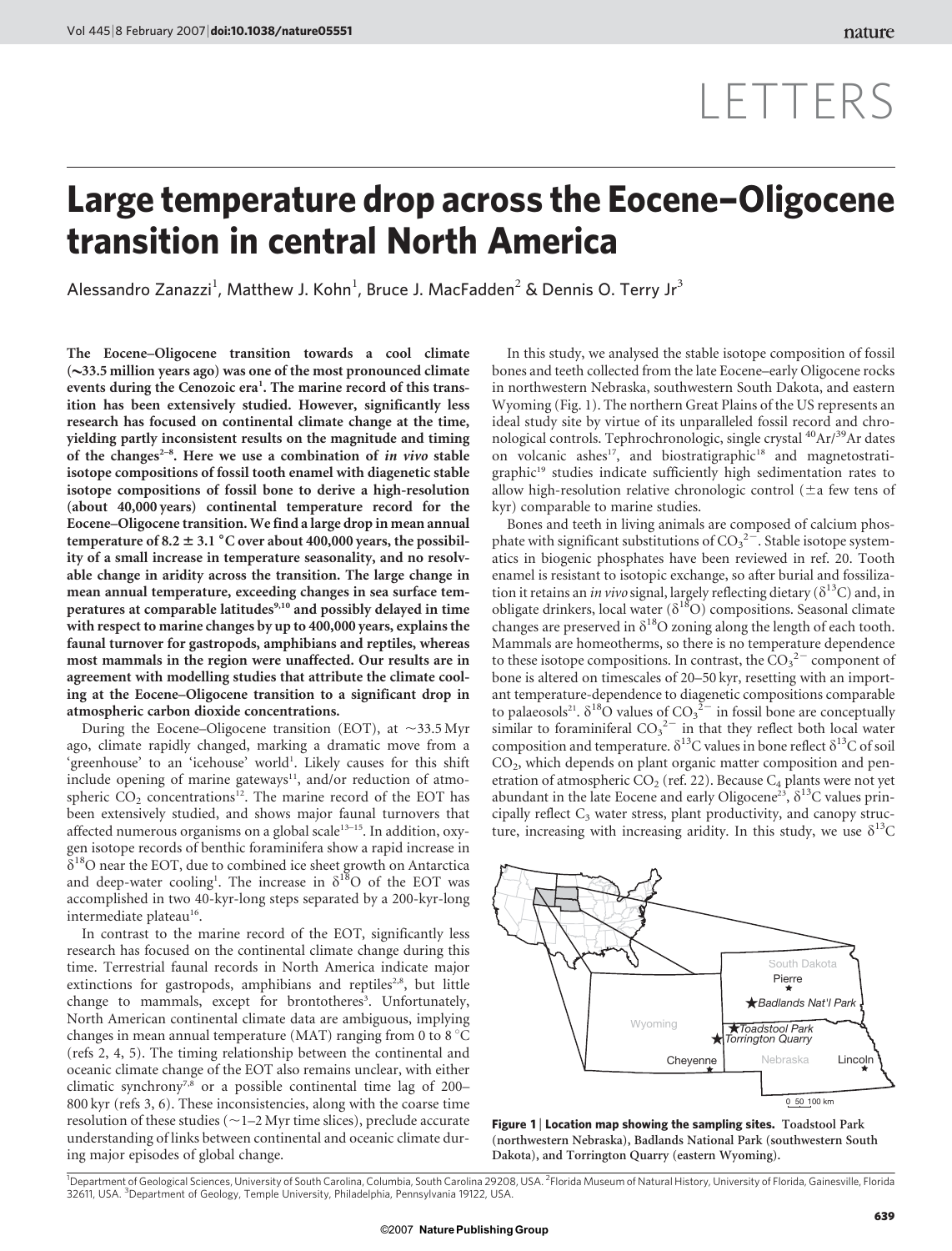values of bone to monitor changes in aridity, and combined  $\delta^{18}O$ values of tooth enamel and bone to distinguish changes in water composition from changes in temperature.

The analysed samples include 231 bone fragments from various (usually unknown) mammalian taxa and turtles, and third molars (M3) of four of the most abundant White River mammals: Mesohippus (an ancestral horse), Merycoidodon (a sheep-sized artiodactyl), Leptomeryx (a small artiodactyl) and Subhyracodon (an ancestral rhino), which were all present before and after the transition. We also analysed middle molars (M2) and premolars for Mesohippus and premolars for Subhyracodon to ensure that we sampled all seasons. Oxygen isotope analyses were performed on the  $CO_3^2$  component of tooth enamel and, for a few selected samples, also on the  $PO_4^{3-}$  component to test for diagenetic alteration. The *in vivo* relationship between  $\delta^{18}O_{CO3}$  and  $\delta^{18}O_{PO4}$  obtained for these samples indicates no significant diagenetic isotopic alteration of tooth enamel (see Supplementary Information). Isotope zoning in Subhyracodon and Mesohippus suggests that all seasons are sampled.

For tooth enamel  $\delta^{18}O$  (Fig. 2), statistical tests (two-tailed *t*-tests unless mentioned below) indicate that mean values of Eocene versus Oligocene teeth cannot be distinguished for the following four mammals ( $n$  values are shown in the order Eocene then Oligocene): Mesohippus (P = 0.436; n = 29, 91), Merycoidodon (P = 0.664;  $n = 19, 11$ ), Leptomeryx (P = 0.605; n = 15, 7) and Subhyracodon ( $P = 0.607$ , two-tailed Mann–Whitney test;  $n = 89, 30$ ). Statistical tests also indicate that mean  $\delta^{18}O$  values among the taxa are not statistically different, except Merycoidodon, which has a lower  $\delta^{18}O$  $(P < 0.001$ , single factor analysis of variance and Tukey test), and that  $\delta^{18}$ O variances for Eocene versus Oligocene teeth cannot be distinguished (by F-test) for Mesohippus ( $P = 0.200$ ), Merycoidodon  $(P = 0.479)$ , Leptomeryx ( $P = 0.856$ ) and Subhyracodon ( $P = 0.672$ ).

Bone carbonate  $\delta^{13}$ C values (Fig. 3) show no resolvable change across the EOT:  $-7.77 \pm 0.14\%$  ( $\pm 2$  standard errors, s.e.) versus



-←Min

Figure 2 | 'Box and whiskers' plots for enamel  $\delta^{18}$ O. Lower and upper sides of boxes indicate lower and upper quartiles, respectively. Inside boxes, solid lines indicate median and squares indicate mean. Length of whiskers indicates 5th to 95th percentile range. Outside boxes, small tick-marks indicate minimum and maximum values. All taxa show insignificant changes in mean and median enamel  $\delta^{18}$ O across the EOT, suggesting no change in rainwater composition. Mesohippus, Merycoidodon and Subhyracodon show a slightly higher Oligocene versus Eocene range in  $\delta^{18}O$ , suggesting a slightly higher Oligocene versus Eocene MART.

 $-7.62 \pm 0.13\%$  ( $\pm 2$  s.e.). In contrast,  $\delta^{18}$ O values show a  $\sim$ 1.7% positive shift:  $22.98 \pm 0.18\%$  ( $\pm 2$  s.e.) versus  $24.63 \pm 0.22\%$  ( $\pm 2$ s.e.). Linear regressions of  $\delta^{18}O$  versus time resolve no statistically significant trends at 95% confidence for either the Eocene or Oligocene data subsets. The isotope shift in our continental record appears to lag the marine transition by  $\sim$  400 kyr, but this may simply reflect sparse data in the time range 33.7–33.3 Myr ago. Similarly, our data do not sample the largest shift to marine  $\delta^{13}$ C values at 33.4–33.6 Myr ago.

For the bone  $\delta^{13}$ C data, the lack of a resolvable change across the EOT implies that major changes in water stress or canopy structure did not occur, although minor changes might have occurred without affecting  $\delta^{13}$ C. For the enamel  $\delta^{18}$ O data, it is important that modern horses and rhinos are quite water-dependent because of their digestive physiology<sup>24</sup>, which is thought to have developed by the early Eocene<sup>25</sup>. Therefore, the similar or lower mean  $\delta^{18}$ O for all taxa imply that they were all water-dependent, even the artiodactyls. As a consequence, the lack of a resolvable change to mean enamel  $\delta^{18}O$  across the EOT implies that water composition remained unchanged. In addition, the indistinguishable variance of Eocene versus Oligocene enamel  $\delta^{18}$ O suggests no major change in temperature seasonality (mean annual range of temperature, MART) across the transition, although the small increase in the range of Mesohippus, Merycoidodon and Subhyracodon enamel  $\delta^{18}O$  may reflect a slightly higher Oligocene versus Eocene MART.

Assuming that digestive physiology conferred similar dependencies of oxygen isotopes on climate variables for fossil equids and rhinos as observed in modern horses, we used the oxygen isotope data from *Mesohippus* to calculate MAT, changes in MAT  $(AMAT)$ , and a minimum estimate of MART: MAT(Eocene) =  $21.0 \pm 10.1$  °C, MAT(Oligocene) = 13.1  $\pm$  9.5 °C;  $\Delta$ MAT(EOT) = - 8.2  $\pm$  3.1 °C; and  $MART(\text{Eocene}) \geq 21.9 \pm 7.5 \degree C$ ,  $MART(\text{Oligocene}) \geq 25.8 \pm 8.8 \degree C$ (all errors  $\pm 2$  s.e.; see Supplementary Information). Our MAT estimates are broadly compatible with those from faunal change ( $\sim$ 20 °C and  $\sim$ 15 °C for the Eocene and Oligocene<sup>2</sup>), and leaf morphology ( $\sim$ 19 °C and  $\sim$ 12 °C; ref. 26) studies. The decrease in MAT of  $\sim8$  °C is far larger than found in marine records, which support at most 2–3 °C of cooling at low to mid-latitudes<sup>9,10</sup>. Oligocene MART estimates agree with those from leaf morphology ( $\sim$ 22 °C and 20–  $30^{\circ}$ C; refs 5, 26). However, our Eocene MART estimates are larger than those from these previous investigations ( $\sim$ 10 °C and  $\sim$ 15 °C; refs 5, 26). We find no evidence for a systematic shift in cold-month mean temperatures, as observed in fish otoliths from the Gulf of Mexico<sup>27</sup>. Within uncertainty, the  $\sim$ 8 °C temperature drop could have caused cold-month mean temperatures in the Oligocene to approach freezing, probably accounting for the demise of many terrestrial heterotherms<sup>2,8</sup>, while almost all large mammals survived<sup>3</sup>.

Because ocean water  $\delta^{18}$ O probably increased by  $\sim 0.75\%$  (ref. 16), constant meteoric water compositions imply a compensating, about  $-0.75\%$ , temperature-induced decrease in  $\delta^{18}$ O. That is, the temperature coefficient for meteoric water  $\delta^{18}O$  associated with the approximately  $-8$  °C change in MAT is  $\sim 0.1\%$  per °C, consistent with theoretical models (albeit for coastal areas) that suggest minimal temperature coefficients at mid-latitudes<sup>28</sup>.

The large temperature drop in the North American mid-continent during the EOT supports the results of recent simulations that attribute the climatic deterioration during this time to a major decrease in the atmospheric partial pressure of  $CO<sub>2</sub>$  (ref. 12). The opening of Southern Ocean gateways probably had a minor role in driving the transition because the Antarctic Circumpolar Current is expected to produce warming of middle and high latitudes of the Northern Hemisphere<sup>29</sup>, directly contrary to our results.

In sum, enamel and bone isotope compositions indicate a large MAT decrease, a possible small MART increase, and no resolvable change in aridity across the transition. Therefore, in contrast to previous studies<sup>2,8,27</sup>, our results indicate that a decrease in MAT, rather than an increase in seasonality or aridity, is the primary cause of the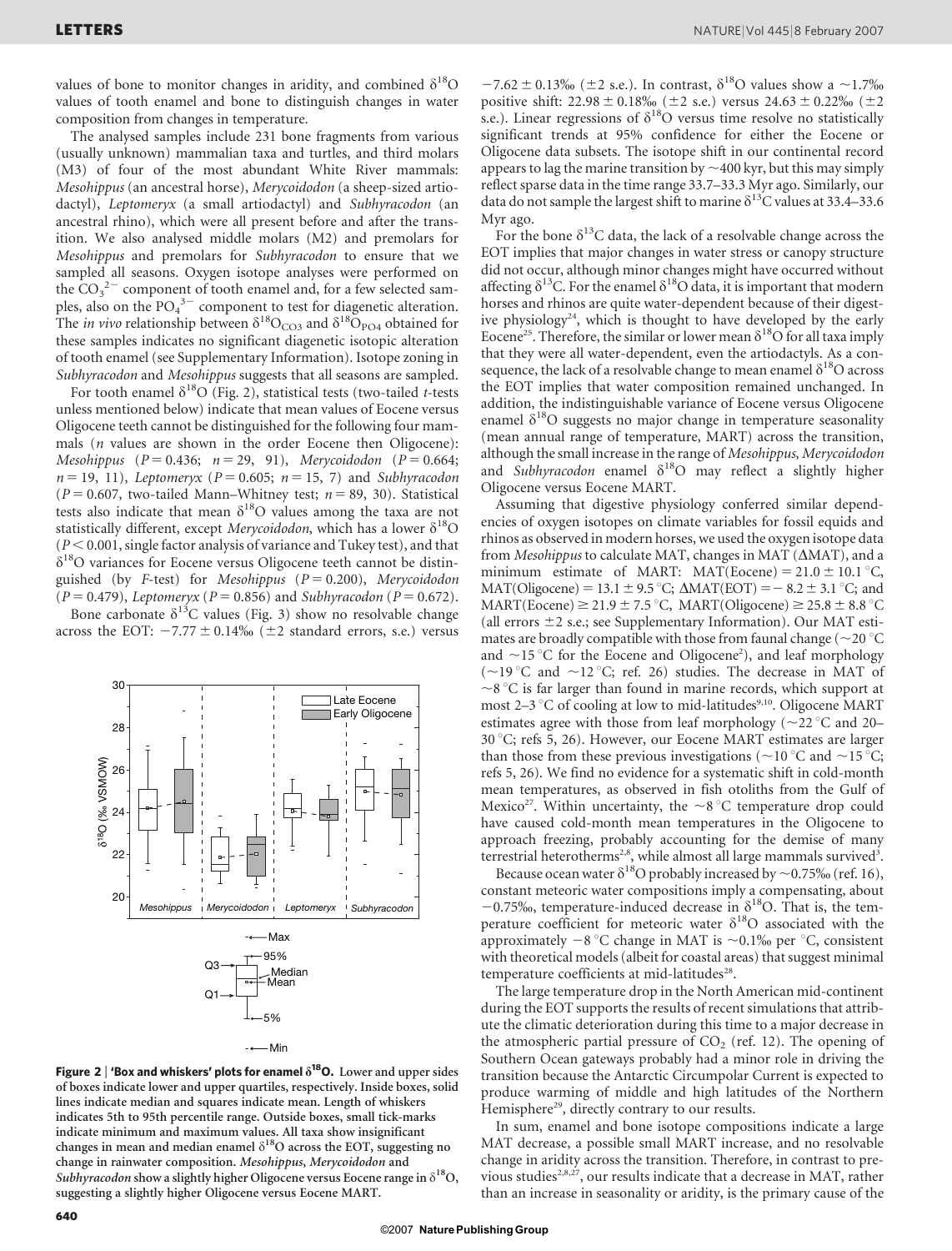

Figure 3 | High-resolution bone carbonate  $\delta^{18}$ O and  $\delta^{13}$ C plotted versus time for the time interval 36-32 Myr ago. The grey curves are obtained by exponential smoothing of the raw data. The open circles show the average Eocene and Oligocene  $\delta^{18}$ O and  $\delta^{13}$ C (on the axes directly below) with the error bars corresponding to  $\pm$ 2 s.e. The new high-resolution marine curve from ref. 16 is plotted (solid line) along with our continental data (filled circles). The time interval covered by the tooth enamel samples is also

turnovers or extinctions of gastropods, amphibians and reptiles associated with the EOT. Relative to the oceanic record, the continental transition is of higher magnitude and may lag the marine transition by as much as 400 kyr, possibly indicating a decoupling of the terrestrial and oceanic components of the climate system during major episodes of climate change.

## Received 1 August; accepted 18 December 2006.

- 1. Miller, K. G., Fairbanks, R. G. & Mountain, G. S. Tertiary oxygen isotope synthesis, sea level history, and continental margin erosion. Paleoceanography 2, 1–19 (1987).
- 2. Hutchison, J. H. in Eocene-Oligocene Climatic and Biotic Evolution (eds Prothero, D. R. & Berggren, W. A.) 451–463 (Princeton Univ. Press, Princeton, New Jersey, 1992).
- 3. Prothero, D. R. & Heaton, T. H. Faunal stability during the early Oligocene climatic crash. Palaeogeogr. Palaeoclimatol. Palaeoecol. 127, 257–283 (1996).
- 4. Retallack, G. J. in Eocene-Oligocene Climatic and Biotic Evolution (eds Prothero, D. R. & Berggren, W. A.) 382–398 (Princeton Univ. Press, Princeton, New Jersey, 1992)
- 5. Wolfe, J. A. Tertiary climatic changes at middle latitudes of western North America. Palaeogeogr. Palaeoclimatol. Palaeoecol. 108, 195–205 (1994).
- 6. Terry, D. O. Paleopedology of the Chadron Formation of northwestern Nebraska: implications for paleoclimatic change in the North American midcontinent across the Eocene-Oligocene boundary. Palaeogeogr. Palaeoclimatol. Palaeoecol. 168, 1–38 (2001).
- 7. Bestland, E. A., Retallack, G. J. & Swisher, C. C. Stepwise climate change recorded in Eocene-Oligocene paleosol sequences from central Oregon. J. Geol. 105, 153–172 (1997).
- 8. Evanoff, E., Prothero, D. R. & Lander, R. H. in Eocene-Oligocene Climatic and Biotic Evolution (eds Prothero, D. R. & Berggren, W. A.) 116–130 (Princeton Univ. Press, Princeton, New Jersey, 1992).
- 9. Zachos, J. C., Stott, L. D. & Lohmann, K. C. Evolution of early Cenozoic marine temperatures. Paleoceanography 9, 353–387 (1994).
- 10. Lear, C. H., Elderfield, H. & Wilson, P. A. Cenozoic deep-sea temperatures and global ice volumes from Mg/Ca in benthic foraminiferal calcite. Science 287, 269–272 (2000).
- 11. Kennett, J. P. Cenozoic evolution of Antarctic glaciation, the circum-Antarctic ocean, and their impact on global paleoceanography. J. Geophys. Res. 87, 3843–3860 (1977).
- 12. DeConto, R. M. & Pollard, D. Rapid Cenozoic glaciation of Antarctica induced by declining atmospheric CO<sub>2</sub>. Nature 421, 245-249 (2003).

shown. Bone  $\delta^{13}$ C values show no consistent trend, suggesting no major change in water stress and canopy structure across the EOT. In contrast, bone  $\delta^{18}$ O values show an abrupt,  $\sim$  1.7‰, statistically significant increase across the transition. This increase translates into a  $\sim$  8 °C decrease in MAT. The continental isotopic shift may lag the marine transition by as much as 400 kyr. NALMA, North America Land-Mammal Ages.

- 13. Aubry, M. P. in Eocene-Oligocene Climatic and Biotic Evolution (eds Prothero, D. R. & Berggren, W. A.) 272–309 (Princeton Univ. Press, Princeton, New Jersey, 1992).
- 14. Baldauf, J. G. in Eocene-Oligocene Climatic and Biotic Evolution (eds Prothero, D. R. & Berggren, W. A.) 310–326 (Princeton Univ. Press, Princeton, New Jersey, 1992).
- 15. Hansen, T. A., Kelley, P. H. & Haasl, D. M. Paleoecological patterns in molluscan extinctions and recoveries: comparison of the Cretaceous-Paleogene and Eocene-Oligocene extinctions in North America. Palaeogeogr. Palaeoclimatol. Palaeoecol. 214, 233–242 (2004).
- 16. Coxall, H. K., Wilson, P. A., Pa¨like, H., Lear, C. H. & Backman, J. Rapid stepwise onset of Antarctic glaciation and deeper calcite compensation in the Pacific Ocean. Nature 433, 53–57 (2005).
- 17. Swisher, C. C. & Prothero, D. R. Single crystal <sup>40</sup>Ar/<sup>39</sup>Ar dating of the Eocene-Oligocene transition in North America. Science 249, 760–762 (1990).
- 18. Prothero, D. R. & Whittlesey, K. E. in Depositional Environments, Lithostratigraphy, and Biostratigraphy of the White River and Arikaree Groups (Late Eocene to early Miocene, North America) (eds Terry, D. O., LaGarry, H. E. & Hunt, R. M.) 39–62 (Geol. Soc. Am. Spec. Pap. 325, The Geological Society of America, Boulder, Colorado, 1998).
- 19. Prothero, D. R. in The Terrestrial Eocene-Oligocene Transition in North America (eds Prothero, D. R. & Emry, R. J.) 262–277 (Cambridge Univ. Press, Cambridge, UK, 1996).
- 20. Kohn, M. J. & Cerling, T. E. Stable isotope compositions of biological apatite. Rev. Mineral. 48, 455–488 (2002).
- 21. Kohn, M. J. & Law, J. M. Stable isotope chemistry of fossil bone as a new paleoclimate indicator. Geochim. Cosmochim. Acta 70, 931–946 (2006).
- 22. Cerling, T. E. & Quade, J. in Climate Change in Continental Isotopic Records (eds Swart, P. K., Lohmann, K. C., McKenzie, J. & Savin, S.) 217–231 (Geophys. Monogr. 78, AGU, Washington DC, 1993).
- 23. Cerling, T. E. et al. Global vegetation change through the Miocene/Pliocene boundary. Nature 389, 153–158 (1997).
- 24. Kohn, M. J. & Fremd, T. J. Tectonic controls on isotope compositions and species diversification, John Day Basin, central Oregon. PaleoBios (in the press).
- 25. Janis, C. The evolutionary strategy of the equidae and the origins of rumen and cecal digestion. Evolution Int. J. Org. Evolution 30, 757–774 (1976).
- 26. Chase, C. G., Gregory-Wodzicki, K. M., Parrish, J. T. & DeCelles, P. G. in Tectonic Boundary Conditions for Climate Model Simulations (eds Crowley, T.J. & Burke, K.) 73–99 (Oxford Univ. Press, Oxford, UK, 1998).
- 27. Ivany, L. C., Patterson, W. P. & Lohmann, K. C. Cooler winters as a possible cause of mass extinctions at the Eocene/Oligocene boundary. Nature 407, 887–890 (2000).
- 28. Hendricks, M. B., DePaolo, D. J. & Cohen, R. C. Space and time variation of  $\delta^{18}O$ and  $\delta$ D in precipitation: can paleotemperature be estimated from ice cores? Glob. Biogeochem. Cycles 14, 851–861 (2000).